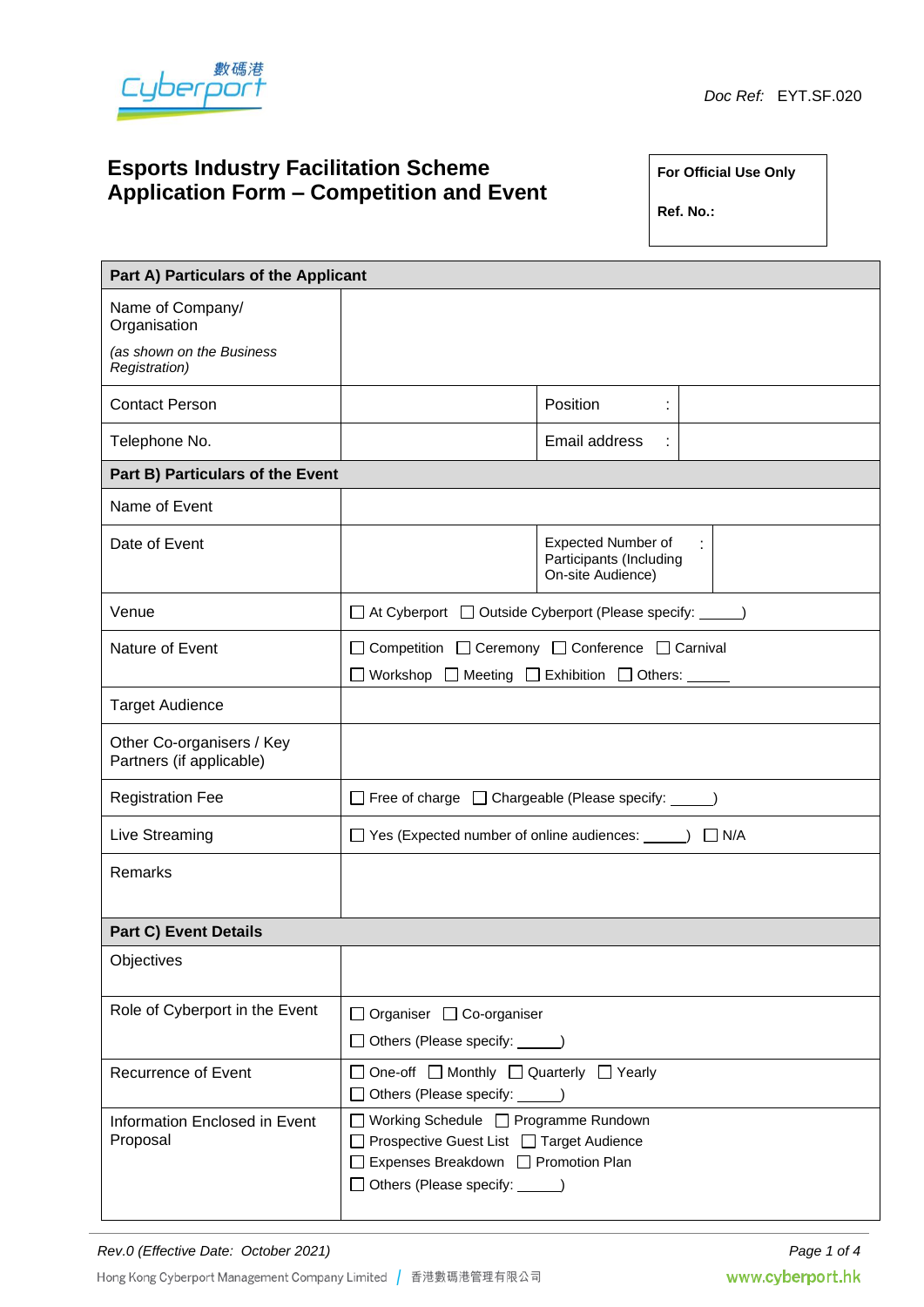

| Part D) Items Applied for Cash Grant<br>(Please attach separate sheets for breakdown, if necessary.)                                                                                                                                                                                                                                |                                                                                                                                                                                                                                                                                                                                                                                                                                                                                          |                                          |                          |  |  |  |
|-------------------------------------------------------------------------------------------------------------------------------------------------------------------------------------------------------------------------------------------------------------------------------------------------------------------------------------|------------------------------------------------------------------------------------------------------------------------------------------------------------------------------------------------------------------------------------------------------------------------------------------------------------------------------------------------------------------------------------------------------------------------------------------------------------------------------------------|------------------------------------------|--------------------------|--|--|--|
| Details of the Items                                                                                                                                                                                                                                                                                                                |                                                                                                                                                                                                                                                                                                                                                                                                                                                                                          |                                          | Expected Expenses (HK\$) |  |  |  |
| Items:                                                                                                                                                                                                                                                                                                                              |                                                                                                                                                                                                                                                                                                                                                                                                                                                                                          |                                          |                          |  |  |  |
| Items:                                                                                                                                                                                                                                                                                                                              |                                                                                                                                                                                                                                                                                                                                                                                                                                                                                          |                                          |                          |  |  |  |
| Items:                                                                                                                                                                                                                                                                                                                              |                                                                                                                                                                                                                                                                                                                                                                                                                                                                                          |                                          |                          |  |  |  |
|                                                                                                                                                                                                                                                                                                                                     | Items:                                                                                                                                                                                                                                                                                                                                                                                                                                                                                   |                                          |                          |  |  |  |
| Items:                                                                                                                                                                                                                                                                                                                              |                                                                                                                                                                                                                                                                                                                                                                                                                                                                                          |                                          |                          |  |  |  |
| Items:                                                                                                                                                                                                                                                                                                                              |                                                                                                                                                                                                                                                                                                                                                                                                                                                                                          |                                          |                          |  |  |  |
|                                                                                                                                                                                                                                                                                                                                     |                                                                                                                                                                                                                                                                                                                                                                                                                                                                                          | Total Amount of Expected Expenses (HK\$) |                          |  |  |  |
|                                                                                                                                                                                                                                                                                                                                     | <b>Part E) Declaration and Signature</b>                                                                                                                                                                                                                                                                                                                                                                                                                                                 |                                          |                          |  |  |  |
| We, the undersigned, certify that all information contained in this application is certified truthful and accurate<br>and that no relevant information has been withheld. We also agree to be bound by the terms and conditions of<br>the application as set out below and on the guides and notes of EIFS - Competition and Event. |                                                                                                                                                                                                                                                                                                                                                                                                                                                                                          |                                          |                          |  |  |  |
|                                                                                                                                                                                                                                                                                                                                     | Name and Position:                                                                                                                                                                                                                                                                                                                                                                                                                                                                       | Authorised signature and company chop:   | Date:                    |  |  |  |
|                                                                                                                                                                                                                                                                                                                                     | Part F) Terms and Conditions of Application                                                                                                                                                                                                                                                                                                                                                                                                                                              |                                          |                          |  |  |  |
| 1.                                                                                                                                                                                                                                                                                                                                  | The applicant shall submit a proposal of the Event for HKCMCL's consideration. All submitted information will not be<br>returned.                                                                                                                                                                                                                                                                                                                                                        |                                          |                          |  |  |  |
| 2.                                                                                                                                                                                                                                                                                                                                  | Successful applicants shall not change the use of sponsorship without obtaining prior approval from HKCMCL; otherwise no<br>sponsorship will be made.                                                                                                                                                                                                                                                                                                                                    |                                          |                          |  |  |  |
| 3.                                                                                                                                                                                                                                                                                                                                  | It is the applicant's responsibility to reserve the venue at Cyberport. HKCMCL does not guarantee the venue for the Event<br>even the application is approved. The date of the Event cannot be changed without obtaining prior approval from HKCMCL.                                                                                                                                                                                                                                     |                                          |                          |  |  |  |
| 4.                                                                                                                                                                                                                                                                                                                                  | 50% of the approved sponsorship amount is granted within 60 working days of written confirmation and acceptance received<br>by HKCMCL, or 30 working days before the confirmed start date of the concerned Events, whichever is later. For the<br>remaining 50%, the applicant must submit the Reimbursement Form EYT.SF.120 together with ALL required documents<br>(e.g. post-event report) when applying for the grant. All submitted documents for application will not be returned. |                                          |                          |  |  |  |
| 5.                                                                                                                                                                                                                                                                                                                                  | The sponsorship amount cannot be used as prize money to the awardee(s) of the Event.                                                                                                                                                                                                                                                                                                                                                                                                     |                                          |                          |  |  |  |
| 6.                                                                                                                                                                                                                                                                                                                                  | The applicant's name must be shown on the invoices and receipts as the payer. Documents failed to prove the applicant as<br>the payer are not acceptable for reimbursement purpose.                                                                                                                                                                                                                                                                                                      |                                          |                          |  |  |  |
| 7.                                                                                                                                                                                                                                                                                                                                  | The actual sponsorship amount payable for each sponsored item is capped by the respective approved amount in Part D of<br>this application form.                                                                                                                                                                                                                                                                                                                                         |                                          |                          |  |  |  |
| 8.                                                                                                                                                                                                                                                                                                                                  | HKCMCL reserves the right to obtain further and additional information from the applicant in relation to the application.                                                                                                                                                                                                                                                                                                                                                                |                                          |                          |  |  |  |
| 9.                                                                                                                                                                                                                                                                                                                                  | These terms and conditions may be amended or supplemented by HKCMCL at any time without prior notice.                                                                                                                                                                                                                                                                                                                                                                                    |                                          |                          |  |  |  |
|                                                                                                                                                                                                                                                                                                                                     |                                                                                                                                                                                                                                                                                                                                                                                                                                                                                          |                                          |                          |  |  |  |
| Part G) PERSONAL INFORMATION COLLECTION STATEMENT                                                                                                                                                                                                                                                                                   |                                                                                                                                                                                                                                                                                                                                                                                                                                                                                          |                                          |                          |  |  |  |
| This Personal Information Collection Statement of Hong Kong Cyberport Management Company Limited<br>("us" or "we") applies to the personal data collected in this Cyberport Esports Industry Facilitation Scheme<br>("Personal Data").                                                                                              |                                                                                                                                                                                                                                                                                                                                                                                                                                                                                          |                                          |                          |  |  |  |
| <b>Purpose and Use of Your Data</b>                                                                                                                                                                                                                                                                                                 |                                                                                                                                                                                                                                                                                                                                                                                                                                                                                          |                                          |                          |  |  |  |
| The Personal Data will be used for one or more of the following purposes:                                                                                                                                                                                                                                                           |                                                                                                                                                                                                                                                                                                                                                                                                                                                                                          |                                          |                          |  |  |  |

- processing your application;
- communicating with you if we have any/or question and update about your application;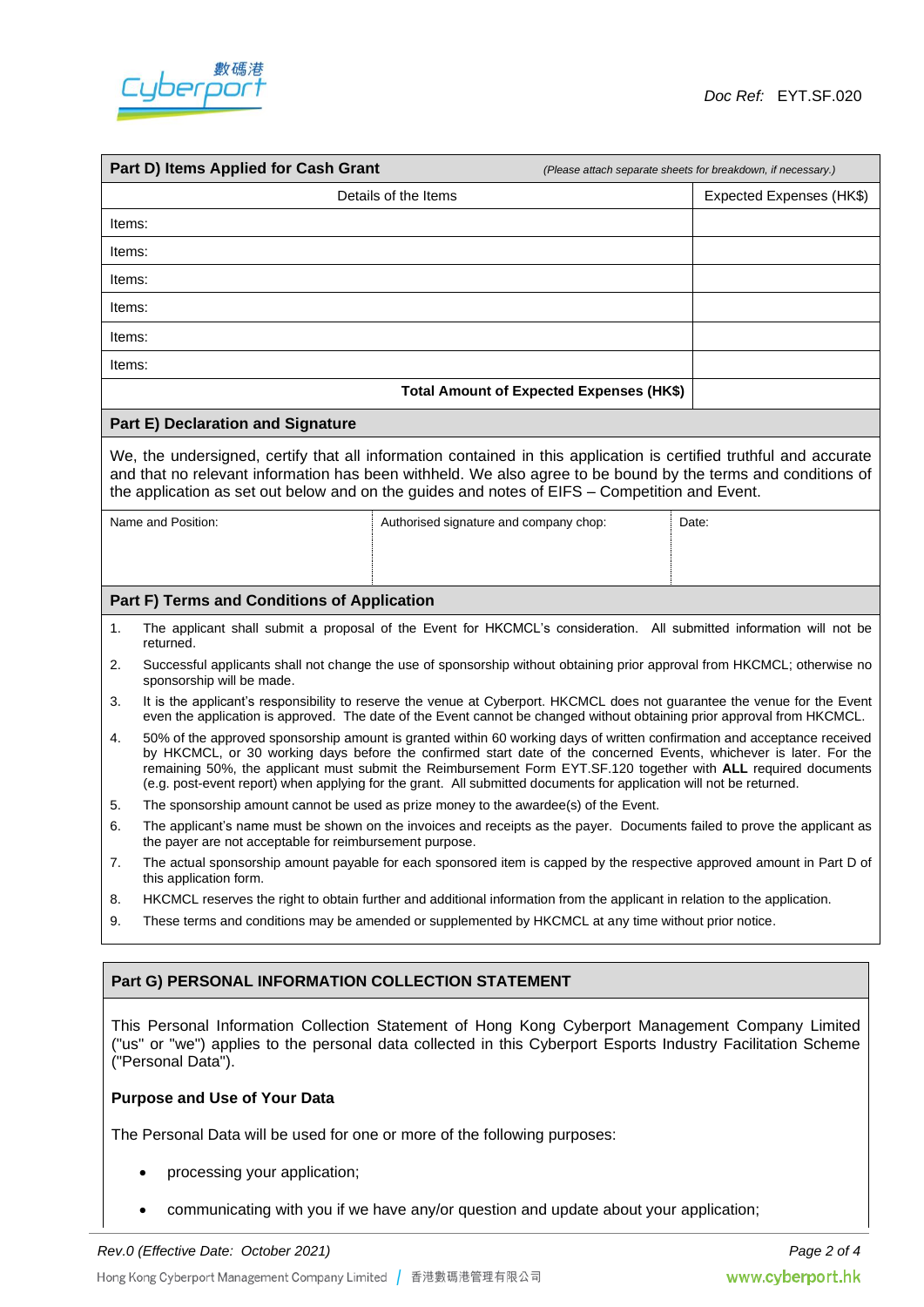

- providing updates, services, products, facilities or activities and matters relating to our administration, management, operation and maintenance;
- designing, reviewing, evaluating and enhancing our services, products, facilities or activities (including conducting research, survey and analysis for those purposes);
- direct marketing (please see "Direct Marketing" section below); and
- handling complaints, legal, safety and security purposes.

It is mandatory to provide the requested personal data, or we will not be able to process your application.

### **Transfer of Your Data**

Your Data will not generally be disclosed or transferred to any other party in a form that would identify you, except in the following circumstances:

- If we use third party suppliers or service providers who provide services to support our business operation or facilitate provision of our services, products, facilities or activities, we may provide Your Data to these suppliers or service providers.
- We may disclose Your Data to any governmental or law enforcement agency, judicial body or regulatory authority to whom we are required to make disclosure according to any law, regulation, court order, direction, code or guideline.
- In addition, Your Data may be accessed by, disclosed or transferred to any person under a duty of confidentiality to us (including our accountants, auditors, legal advisers or other professional advisers) for the purposes described in the "Purpose and Use of Your Data" section above.

As the parties mentioned above may be located outside Hong Kong, Your Data may be transferred out of Hong Kong.

#### **Direct Marketing**

In connection with direct marketing, we intend to use your name and email address to market and promote the services, products, facilities, activities, contests, conferences, lucky draws, events and promotional campaigns from time to time available relating to us or "Cyberport", or shops or merchants or hotel in the "Cyberport" or offered or hosted at "Cyberport" (including consumer goods, food and beverages, books and stationery, children goods and services, fashion and accessories, optical products, watches, jewellery, luxurious goods, personal care, health and beauty products and services, furniture and lifestyle goods, home furnishing and appliances, florists, sports gear and products, electronic products and appliances, banking and financial services, cinemas and theatres, cultural, entertainment facilities and activities, charity activities, leisure activities and performances, gift redemptions and car parking facilities) "Cyberport" means the community or development located at Telegraph Bay, Pokfulam including its offices, centres and arcade.

We cannot use Your Data for direct marketing unless we have received your consent or indication of no objection. You may contact us via the contact information provided in our direct marketing materials to opt out from direct marketing at any time.

#### **Our Privacy Policy and Practices**

Please see our Privacy Policy Statement at http://www.cyberport.hk/en/privacy policy for our general policy and practices in respect of our collection and use of personal data.

## **Access to and Correction of Your Data**

You have the right to request access to, and correction of, Your Data held by us. We may charge a reasonable fee for administering and processing your data access request. If you need to check whether we